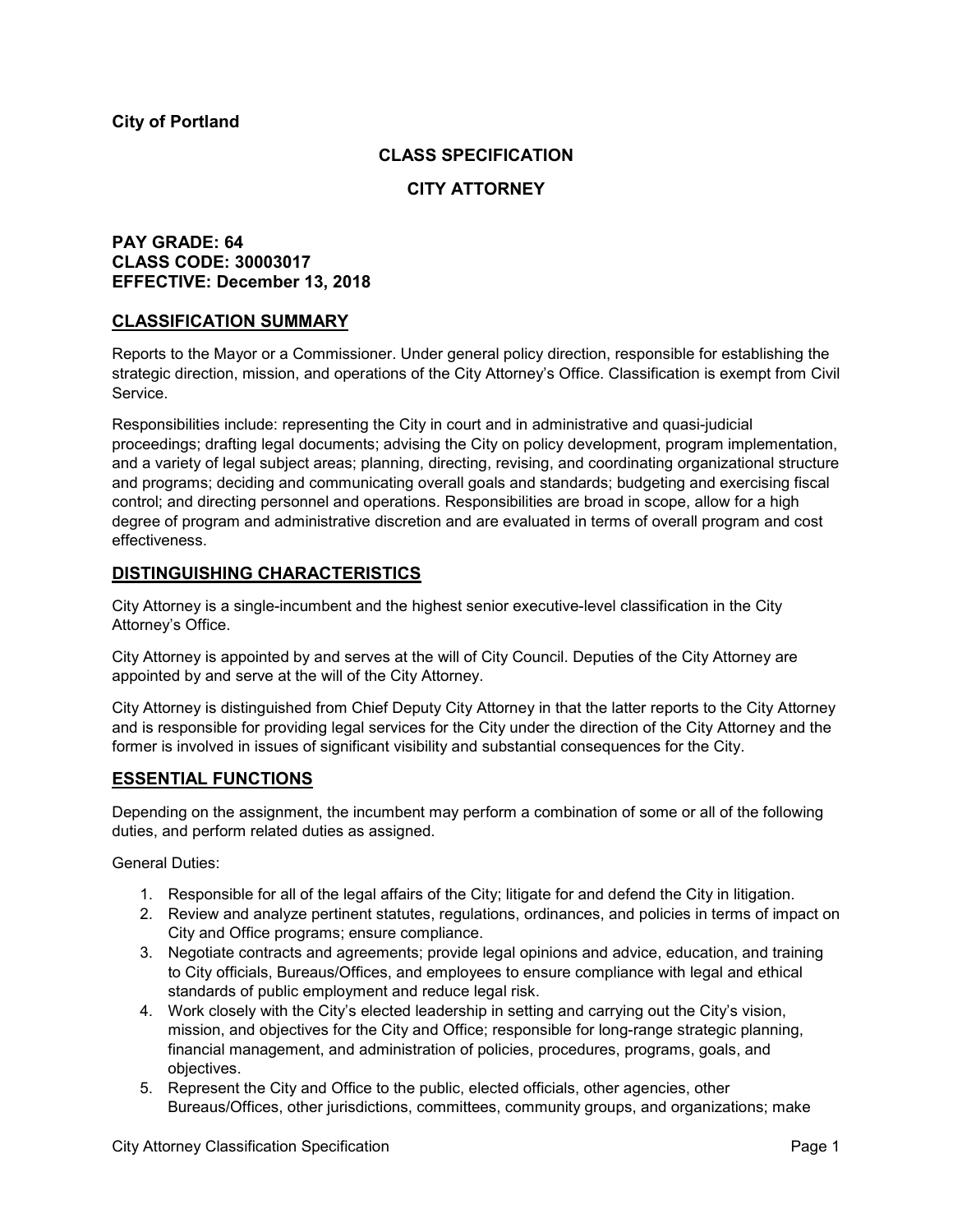presentations; chair and participate in meetings and committees; conduct community outreach; provide staff assistance to City Council; maintain constructive media relations; respond to sensitive citizen and media questions, feedback, and requests for information.

- 6. Prepare strategic and tactical work plans; develop and execute special projects impacting Office operations and activities; develop, implement, improve, monitor, and evaluate programs, projects, workflow, methods, and work products in accordance with City and Office plans, budgets, and policies.
- 7. Supervise, participate in, and approve the development and administration of the Office budget; direct the forecast of resources needed for staffing, equipment, materials, and supplies; authorize expenditures; monitor budget-to-actual revenues and expenditures; implement mid-year or other adjustments.
- 8. Provide leadership to attract, develop, and retain diverse, highly competent, service-oriented staff that support the City's and Bureau/Office's mission, objectives, and service expectations; create and promote an equitable workplace that demonstrates an environment respectful of living and working in a multicultural society; ensure that employees are provided with guidance and opportunity to correct deficiencies, and appropriate discipline procedures are implemented.

# **SUPERVISION RECEIVED AND EXERCISED**

The work of this classification is performed under general policy direction established by the City Council and under general policy direction by the Mayor or a Commissioner.

Directly supervises a minimum of four (4) senior management positions. Indirectly supervises staff assigned to subordinate managers and supervisors.

## **KNOWLEDGE/SKILLS/ABILITIES REQUIRED**

- 1. Knowledge of principles and practices of civil and administrative law; strategies, practices, and techniques in the presentation of court cases, judicial procedures, and rules of evidence; principles, methods, and techniques of legal research and investigation; practices in the drafting of pleadings and other legal documents; City Charter and Code provisions, ordinances, policies, and City Attorney opinions; responsibilities and obligations of public officials and administrative agencies as set forth in state law; state laws and court cases applicable to municipalities.
- 2. Advanced knowledge of principles and practices of strategic leadership in public administration, budget preparation and administration, and fields related to the mission and purpose of the **Office**
- 3. Advanced knowledge of principles of management, supervision, training, and performance evaluation, and the ability to establish and maintain effective working relationships with those contacted in the course of work; demonstrate tact, diplomacy, and patience; gain cooperation through discussion and collaboration.
- 4. Knowledge of federal, state, and municipal laws, statutes, regulations, and ordinances, and the ability to analyze, interpret, explain, and apply them; knowledge of the political process.
- 5. Ability to draft and interpret statutes, City Code, administrative regulations, contracts, and other legal documents.
- 6. Ability to apply analytic and problem-solving skills to independently develop sound decisions, conclusions, and recommendations.
- 7. Ability to manage functions and operations including personnel management and budget administration.
- 8. Ability to apply program practices to diverse and complex City services.
- 9. Ability to communicate effectively, both verbally and in writing; present information, proposals, and recommendations clearly and persuasively in public settings.
- 10. Ability to analyze and make sound recommendations in complex situations.